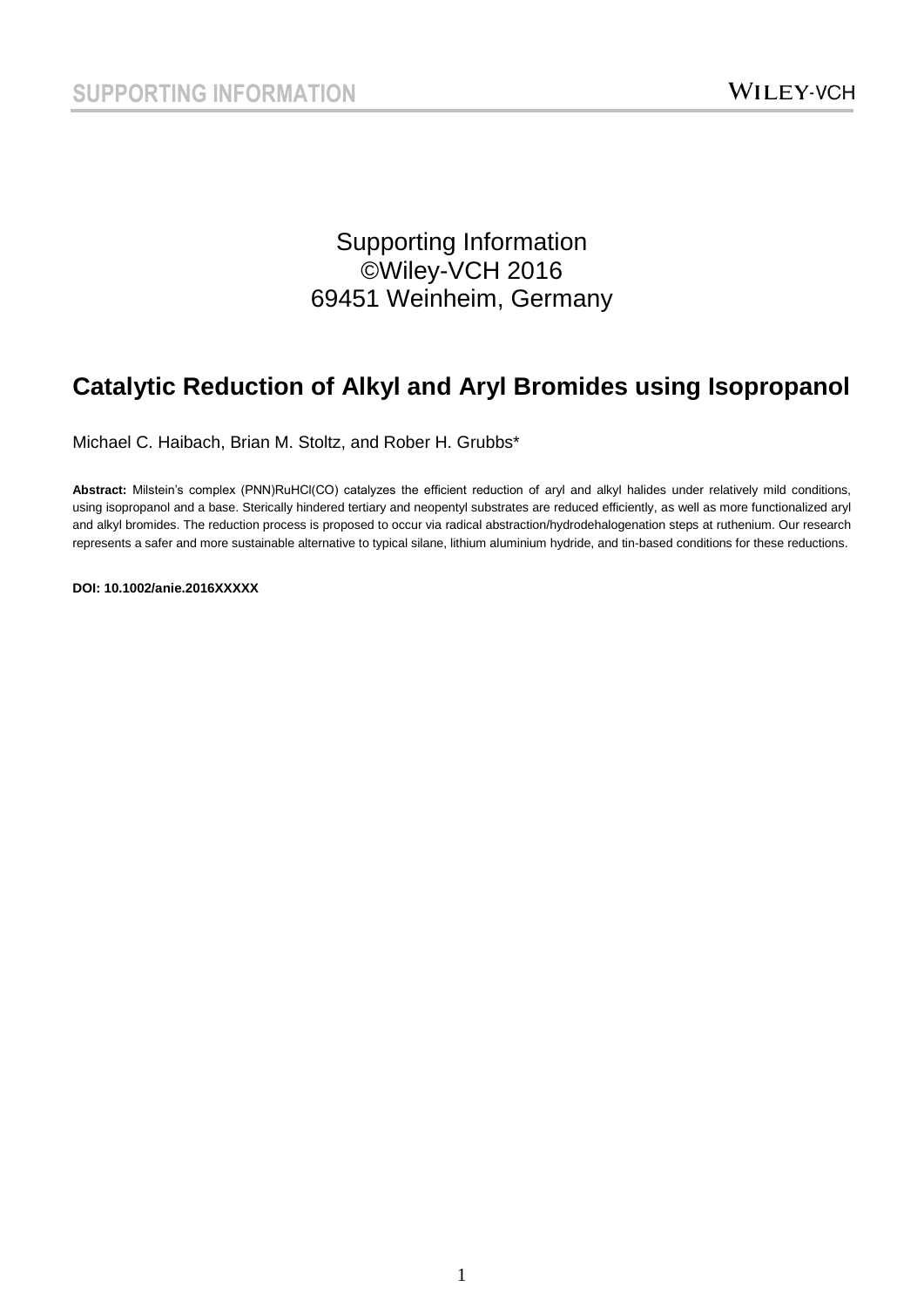#### **Table of Contents**

| Additional Optimization Information           | 2       |
|-----------------------------------------------|---------|
| <b>Experimental Procedures</b>                | 3       |
| <b>Characterization of Products</b>           | $3 - 4$ |
| Preparation of 1-bromo-1-methylcyclohexane 3h | 4       |
| References                                    | $4 - 5$ |
| <b>Author Contributions</b>                   | 5       |
| <b>NMR</b> Spectra                            | $6-9$   |
| <b>SFC Trace</b>                              | 10      |

#### **1. Additional Optimization Information**



**Figure S1.** Comparison of the reaction kinetics for **1b** and **2c**

Given that **2c** resulted in ca. 30% higher conversion than the next best catalyst during optimization, **1b**, we compared the kinetic profiles of these two species. Under the optimized reaction conditions (1.00 mmol scale, 1.2 equiv NaO*t*-Bu, 1 mol % cat., 0.2 M *i*-PrOH), we monitored the reaction of **3a** with both **2c** and **1b** over time as shown in Figure 2. The reaction using **2c** is initially faster, and reaches a maximum conversion of 96% in ≤40 minutes at 100°C. The reaction using **1b** requires ~90 min to reach a maximum conversion of 70%. Hence the iridium complex **1b** is both initially slower and more readily deactivated than the ruthenium complex **2c**.



**Figure S2.** Results using Cs<sub>2</sub>CO<sub>3</sub> as a base.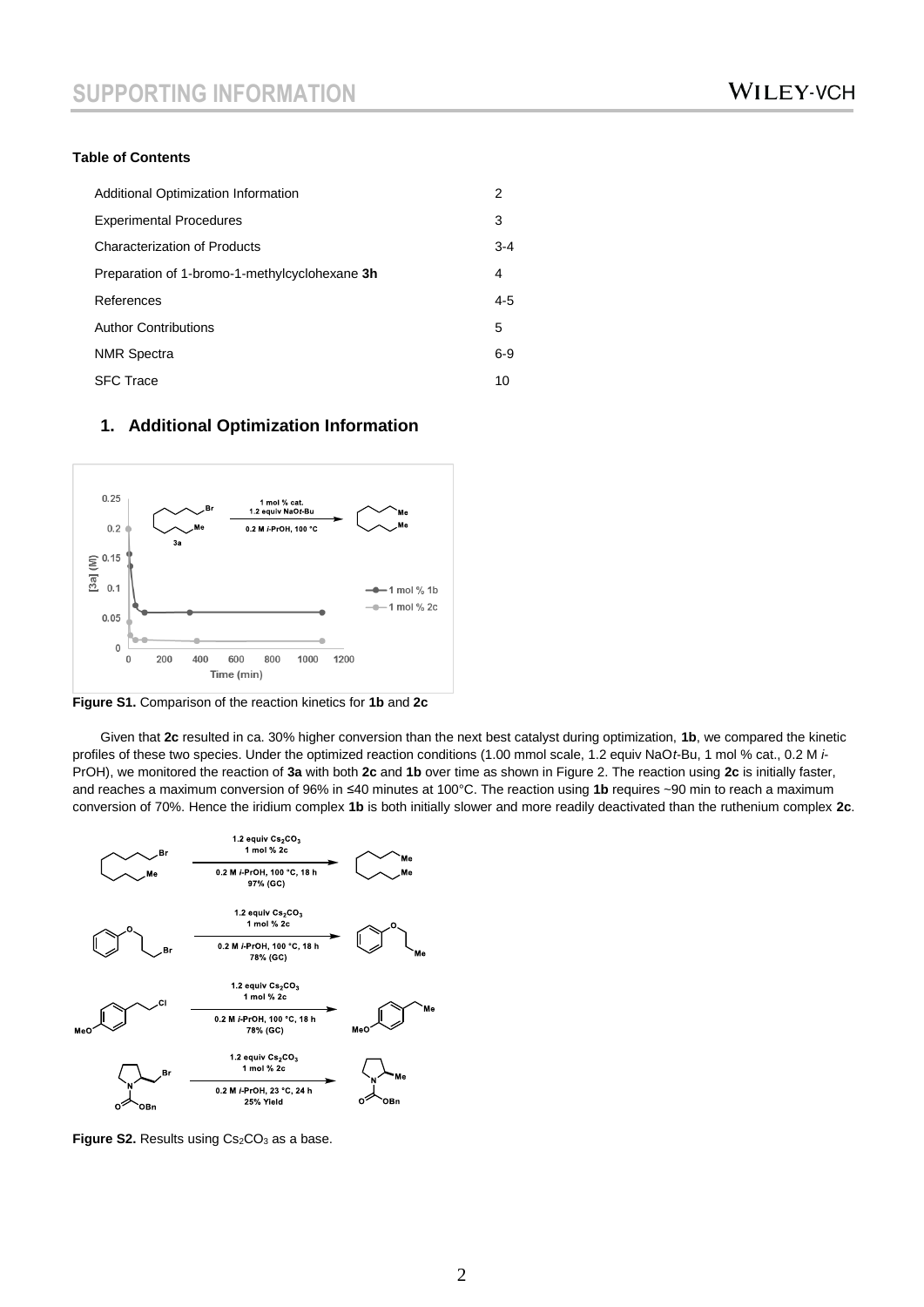#### **2. Experimental Procedures**

**General Information:** All manipulations of metal complexes were carried out under atmospheres of  $N_2$  or argon using standard airfree techniques. <sup>1</sup>H, <sup>13</sup>C and <sup>31</sup>P NMR were recorded on Varian and Bruker 300 and 400 MHz spectrometers. <sup>1</sup>H and <sup>13</sup>C NMR are reported in ppm (δ) and referenced<sup>[1]</sup> to residual solvents. <sup>31</sup>P NMR are referenced to 85% H<sub>3</sub>PO<sub>4</sub> (0.00 ppm). GC analyses were conducted on an Agilent 6800 instrument with an Agilent HP-5 column. Column chromatography was carried out using silica gel F60, 230-400 mesh from Silicycle. CAM (cerium ammonium molbydate) and PMA (phosphomolybdic acid) stains were prepared according to Not Voodoo.<sup>[2]</sup> Isopropanol (anhydrous) was purchased from Sigma-Aldrich and sparged with argon before use. Iridium complexes **1a-e** were prepared according to the literature.[3] Ruthenium complexes **2a-c** were purchased from Sigma-Aldrich. Commercially available halide substrates were purchased in the highest available purity and used as received. Older substrates from existing chemical stock were purified by filtration through a plug of neutral alumina before use.

General procedure for reduction with 2c: Inside a N<sub>2</sub> glovebox, a 20 mL septum-capped vial was charged with 1.00 mmol organohalide (if solid), 115 mg NaOt-Bu (1.20 mmol) and 4.4 mg **2c** (0.01 mmol, 1 mol%). The vial was capped and removed from the glovebox. 5.0 mL anhydrous degassed *i*-PrOH was then added via syringe, followed by 1.00 mmol organohalide (if liquid). The vial was then stirred at 100 °C on a hotplate using an aluminum block, with the solvent level remaining above the top of the well. The reaction was monitored by GC or TLC.

**Workup procedure A**: After completion, the vial was cooled to room temperature and the reaction mixture diluted with pentane. The mixture was washed with  $H_2O$  and brine. The combined aqueous layers were extracted with pentane. The organic layers were dried over  $Na<sub>2</sub>SO<sub>4</sub>$  and purified by column chromatography (SiO<sub>2</sub>, pentane).

**Workup procedure B**: After completion, the vial was cooled to room temperature and the reaction mixture was concentrated in vacuo. The resulting crude product was dissolved in EtOAc and washed with H<sub>2</sub>O and brine. The organic layer was dried over MgSO<sub>4</sub>, concentrated in vacuo and purified by column chromatography  $(SiO<sub>2</sub>)$ .

#### **3. Characterization of Products**

*n***-Decane**: Isolated as a colorless oil (134 mg, 0.93 mmol, 93% yield) from 1-bromodecane following the general procedure and workup procedure A. Spectral data matched the literature: <sup>1</sup>H NMR (400 MHz, Chloroform-*d*) δ 1.47 – 1.16 (m, 16H), 0.92 (t, *J* = 6.8 Hz, 6H). <sup>13</sup>C NMR (101 MHz, Chloroform-*d*) δ 31.97, 29.71, 29.41, 22.72, 14.10.[4]

**1-Ethyl-4-methoxybenzene**: Isolated as a colorless oil (129 mg, 0.95 mmol, 95% yield) from 1-(2-chloroethyl)-4 methoxybenzene following the general procedure and workup procedure A. Spectral data matched the literature: <sup>1</sup>H NMR (400 MHz, Chloroform-*d*) δ 7.17 (d, *J* = 8.7 Hz, 2H), 6.89 (d, *J* = 8.6 Hz, 2H), 3.83 (s, 3H), 2.86 – 2.49 (m, 2H), 1.28 (t, *J* = 7.6 Hz, 3H). <sup>13</sup>C NMR (101 MHz, Chloroform-*d*) δ 157.67, 136.38, 128.71, 113.75, 55.20, 28.02, 15.93.[5]

**Adamantane:** Isolated as a colorless solid (128 mg, 0.94 mmol, 94% yield) from 1-bromoadamantane following the general procedure and workup procedure A. Spectral data matched the literature: <sup>1</sup>H NMR (400 MHz, Chloroform-*d*) δ 1.87 (s, 3H), 1.75 (t, *J* = 3.2 Hz, 9H). <sup>13</sup>C NMR (101 MHz, Chloroform-*d*) δ 37.90, 28.48. mp 192-195°C (sublimed)[6]

**Adamantane:** Isolated as a colorless solid (131 mg, 0.95 mmol, 95% yield) from 2-bromoadamantane following the general procedure and workup procedure A. Spectral data matched the literature: <sup>1</sup>H NMR (400 MHz, Chloroform-*d*) δ 1.87 (s, 3H), 1.75 (t, *J* = 3.2 Hz, 9H). <sup>13</sup>C NMR (101 MHz, Chloroform-*d*) δ 37.90, 28.48.

*n***-Propoxybenzene:** Isolated as a colorless oil (120 mg, 0.88 mmol, 88% yield) from (3-bromopropoxy)benzene following the general procedure and workup procedure A. Spectral data matched the literature: <sup>1</sup>H NMR (400 MHz, Chloroform-*d*) δ 7.45 – 7.18 (m, 2H), 7.05 – 6.82 (m, 3H), 3.97 (t, *J* = 6.6 Hz, 2H), 1.87 (dtd, *J* = 13.9, 7.4, 6.5 Hz, 2H), 1.10 (t, *J* = 7.4 Hz, 3H). <sup>13</sup>C NMR (101 MHz, Chloroform-*d*) δ 159.14, 129.44, 120.48, 114.51, 69.38, 22.66, 10.59.[7]

**Naphthalene:** Isolated as a colorless solid (122 mg, 0.95 mmol, 95% yield) from 1-bromonaphthalene following the general procedure and workup procedure A. Spectral data matched the literature: <sup>1</sup>H NMR (400 MHz, Chloroform-*d*) δ 7.88 (dq, *J* = 6.2, 2.8 Hz, 4H), 7.52 (dt, *J* = 6.3, 3.1 Hz, 4H). <sup>13</sup>C NMR (101 MHz, Chloroform-*d*) δ 133.46, 127.90, 125.83. mp 72-76 °C[8]

**Isopropyl benzoate**: Isolated as a colorless oil (148 mg, 0.90 mmol, 90% yield) from methyl 4-bromobenzoate and workup procedure B. Spectral data matched the literature: <sup>1</sup>H NMR (400 MHz, Chloroform-*d*) δ 8.09 – 7.99 (m, 2H), 7.63 – 7.51 (m, 1H), 7.51 – 7.35 (m, 2H), 5.26 (hept, *J* = 6.3 Hz, 1H), 1.37 (d, *J* = 6.3 Hz, 6H). <sup>13</sup>C NMR (101 MHz, Chloroform-*d*) δ 166.13, 132.69, 130.90, 129.50, 128.26, 68.35, 21.97.[9]

**1,3-Bis(trifluoromethyl)benzene**: Isolated as a colorless oil (158 mg, 0.74 mmol, 74% yield) from 1,3-bis(trifluoromethyl)-5 bromobenzene following the general procedure and workup procedure A. Volatile product. Spectral data matched the literature: <sup>1</sup>H NMR (400 MHz, Chloroform-*d*) δ 7.89 (s, 1H), 7.82 (d, *J* = 8.1 Hz, 2H), 7.64 (t, *J* = 7.9 Hz, 1H). <sup>19</sup>F NMR (376 MHz, Chloroform-*d*) δ - 63.17.[10]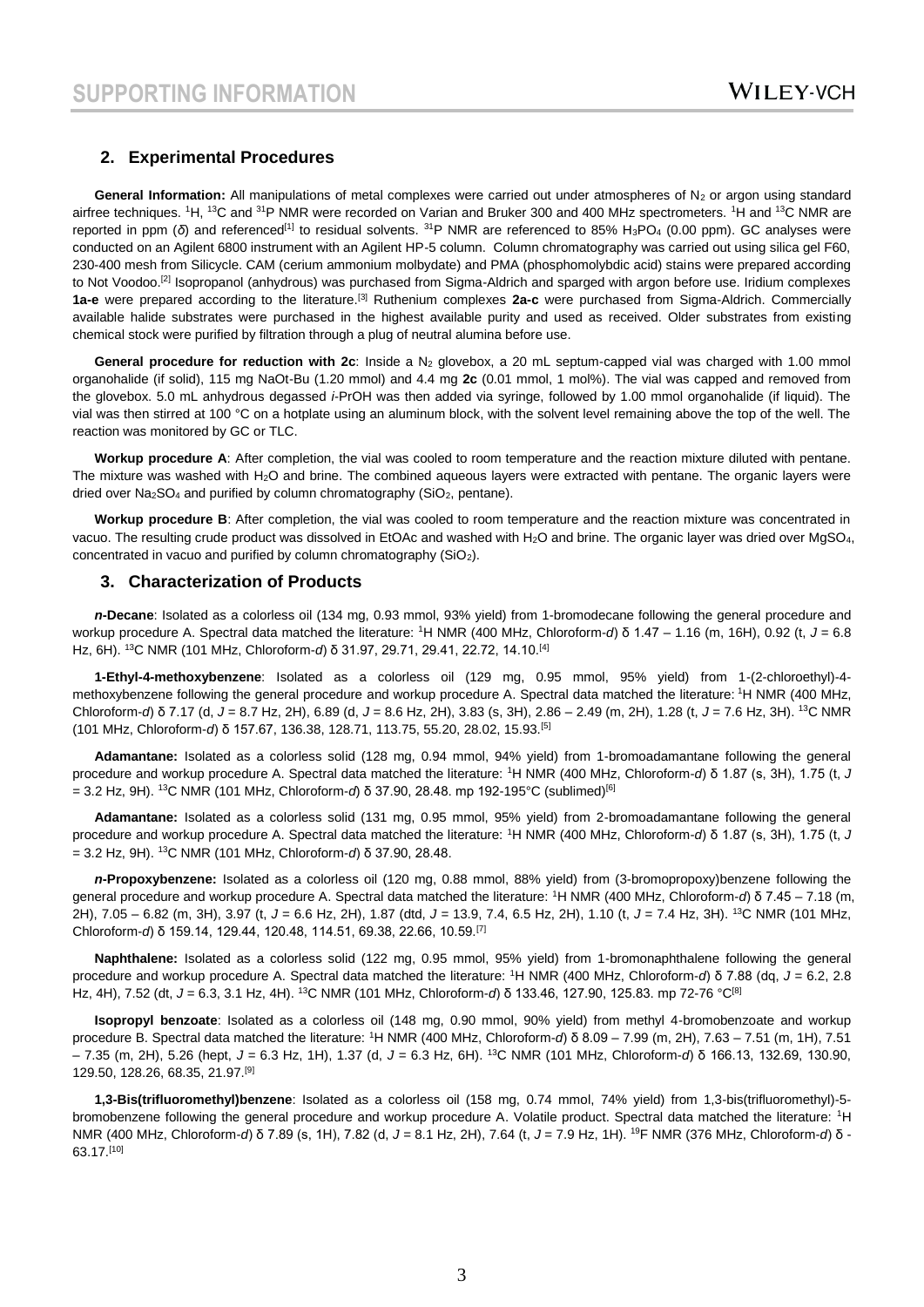### **SUPPORTING INFORMATION**

**Mesitylene**: Isolated as a colorless oil (107 mg, 0.89 mmol, 89% yield) from 2-bromomesitylene following the general procedure with 2 mol% **2c**, and 48 h reaction time. Workup procedure A was used. Spectral data matched the literature: <sup>1</sup>H NMR (500 MHz, Chloroform-*d*) δ 6.86 (s, 1H), 2.34 (s, 3H).[1]

**1,1-dimethylcyclohexane**: Isolated as a colorless oil (78 mg, 0.70 mmol, 70% yield) from **3h** following the general procedure and workup procedure A. Volatile product. Spectral data matched the literature: <sup>1</sup>H NMR (500 MHz, Chloroform-*d*) δ 1.47 – 1.40 (m, 5H), 1.24 (dt, *J* = 11.2, 6.1 Hz, 5H), 1.14 (s, 2H), 0.83 (s, 3H). <sup>13</sup>C NMR (126 MHz, Chloroform-*d*) δ 37.94, 32.22, 26.64, 22.13.[11]

Benzyl (S)-2-methylpyrrolidine-1-carboxylate: Inside an N<sub>2</sub> glovebox, a 20 mL septum-capped vial was charged with 115 mg NaOt-Bu (1.20 mmol) and 4.4 mg **2c** (0.01 mmol, 1 mol%). The vial was capped and removed from the glovebox. 5.0 mL anhydrous degassed i-PrOH was then added via syringe, followed by 298 mg **3n** (1.00 mmol). The reaction was stirred at room temperature. After 24 h, the reaction appeared complete by TLC (DCM, CAM stain). The reaction mixture was extracted with ether, washed with water, brine and dried over  $MgSO<sub>4</sub>$ . The crude product was purified by column chromatography (SiO<sub>2</sub>, DCM) to afford the title compound as a colorless oil (187 mg, 0.85 mmol, 85% yield). Spectral data matched the literature: <sup>1</sup>H NMR (500 MHz, Chloroform-*d*) δ 7.42 – 7.20 (m, 5H), 5.14 (p, *J* = 12.0 Hz, 2H), 3.99 (s, 1H), 3.44 (s, 2H), 2.04 – 1.74 (m, 3H), 1.58 (s, 1H), 1.16 (s, 3H). <sup>13</sup>C NMR (126 MHz, Chloroform-*d*), observed as two rotamers, δ 128.40, 127.78, 66.58, 66.34, 53.43, 52.84, 46.63, 46.25, 33.25, 23.65, 22.91, 20.86, 20.00.[12] Enantiomeric excess was determined to be >99% by SFC (AD-H, 2% i-PrOH, 3.0 mL/min), using a racemic sample prepared by the reaction of *rac*-2-methylpyrrolidine with Cbz-Cl and i-Pr<sub>2</sub>NEt in DCM.

**Hexahydro-2H-3,5-methanocyclopenta[b]furan-2-one**: Isolated as a colorless solid (99 mg, 0.72 mmol, 72% yield) from bromolactone **3r** following the general procedure, using 1.0 equiv NaO*t*-Bu at room temperature. Workup procedure B was used. Column condition: 50% hexanes/DCM. Spectral data matched the literature: <sup>1</sup>H NMR (400 MHz, Chloroform-*d*) δ 4.76 (dd, *J* = 5.0, 7.9 Hz, 1H), 3.17 (tq, *J* = 4.9, 1.5 Hz, 1H), 2.51 (ddt, *J* = 11.3, 4.9, 1.5 Hz, 1H), 2.43 (ddp, *J* = 3.8, 2.9, 0.9 Hz, 1H), 1.94 (ddt, *J* = 13.0, 11.3, 3.4 Hz, 1H), 1.80 – 1.66 (m, 3H), 1.62 – 1.54 (m, 2H), 1.50 (ddd, *J* = 14.1, 2.3, 0.9 Hz, 1H). <sup>13</sup>C NMR (101 MHz, Chloroform-*d*) δ 181.58, 80.93, 46.50, 39.14, 38.16, 37.94, 36.52, 34.52.

#### **4. Preparation of unreported compound 1-bromomethyl-1-methylcyclohexane**

**1-hydroxymethyl-1-methylcyclohexane**: A solution of 2.84 g (20.0 mmol) 1-methylcyclohexane carboxylic acid in THF (40 mL, 0.2 M) was cooled with an ice-water bath and 3.8 mL (40 mmol) BH<sub>3</sub>-DMS complex was added dropwise (gas evolves). The ice-water bath was removed and the reaction was stirred for 48 h at room temperature, then cooled again with an ice-water bath.  $H_2O$  was added carefully until no more gas evolved, then the mixture was extracted with 3 x 25 mL DCM. The DCM layers were washed with aq. NaHCO<sub>3</sub> and dried over MgSO<sub>4</sub>. Concentration in vacuo afforded the title compound as a clear colorless oil: 2.40 g (18.8 mmol, 94% yield). Spectral data matched the literature: <sup>1</sup>H NMR (400 MHz, Chloroform-*d*) δ 3.73 (s, 1H), 3.32 (s, 2H), 1.84 (s, 1H), 1.74 – 1.10 (m, 11H), 0.89 (s, 3H).<sup>13</sup>

**1-bromomethyl-1-methylcyclohexane**: A stirred solution of 614 mg (5.00 mmol) 1-hydroxymethyl-methylcyclohexane and 1.44 g (5.50 mmol) PPh<sub>3</sub> in 5.0 mL (1.0 M) DMF was cooled in a water bath under argon. Br<sub>2</sub> was added dropwise until an orange color persisted (ca. 0.13 mL). The reaction mixture was then heated to 150°C for 30 min, and cooled to room temperature. The resulting dark solution was diluted with 25 mL water and 25 mL pentane, stirred and filtered. The mixture was separated and extracted with 2 x 10 mL pentane. The pentane extracts were washed with 2 x 25 mL brine, then dried (Na<sub>2</sub>SO<sub>4</sub>) and filtered through a plug of SiO<sub>2</sub>. Concentration afforded the title product as a clear colorless oil: 279 mg (1.46 mmol, 29% yield). This compound was previously reported in the literature but not fully characterized.<sup>14</sup> <sup>1</sup>H NMR (500 MHz, Chloroform-*d*) δ 3.34 (s, 2H), 1.52 – 1.42 (m, 5H), 1.42 – 1.35 (m, 4H), 1.35 – 1.28 (m, 1H), 1.00 (s, 3H). <sup>13</sup>C NMR (126 MHz, Chloroform-*d*) δ 47.62, 35.89, 34.27, 26.10, 22.02. HRMS (EI+) for  $C_8H_{15}Br$ : calculated 190.0357, measured 190.0358.

#### **References**

- [1] G. R. Fulmer, A. J. M. Miller, N. H. Sherden, H. E. Gottlieb, A. Nudelman, B. M. Stoltz, J. E. Bercaw, K. I. Goldberg, *Organometallics* **2010**, *29*, 2176-2179.
- [2] [http://chem.chem.rochester.edu/~nvd/pages/magic\\_formulas.php?page=tlc\\_stains](http://chem.chem.rochester.edu/~nvd/pages/magic_formulas.php?page=tlc_stains)
- [3] a) M. Gupta, C. Hagen, W. C. Kaska, R. E. Cramer, C. M. Jensen, *J. Am. Chem. Soc.* **1997**, *119*, 840-841; b) I. Göttker-Schnetmann, P. White, M. Brookhart, *J. Am. Chem. Soc.* **2004**, *126*, 1804-1811; c) M. Yamashita, Y. Moroe, T. Yano, K. Nozaki, *Inorganica Chimica Acta* **2011**, *369*, 15-18; d) R. Ahuja, B. Punji, M. Findlater, C. Supplee, W. Schinski, M. Brookhart, A. S. Goldman, *Nature chemistry* **2011**, *3*, 167-171; e) W. Yao, Y. Zhang, X. Jia, Z. Huang, *Angewandte Chemie International Edition* **2014**, *53*, 1390-1394.
- [4] T. Ogoshi, Y. Shimada, Y. Sakata, S. Akine, T.-a. Yamagishi, *Journal of the American Chemical Society* **2017**, *139*, 5664-5667.
- [5] D. Leow, Y.-H. Chen, T.-H. Hung, Y. Su, Y.-Z. Lin, *European Journal of Organic Chemistry* **2014**, *2014*, 7347-7352.
- [6] A. Dewanji, C. Mück-Lichtenfeld, A. Studer, *Angewandte Chemie International Edition* **2016**, *55*, 6749-6752.
- [7] Y.-W. Zheng, P. Ye, B. Chen, Q.-Y. Meng, K. Feng, W. Wang, L.-Z. Wu, C.-H. Tung, *Organic Letters* **2017**, *19*, 2206-2209.
- [8] L. Liu, P. E. Floreancig, *Organic Letters* **2010**, *12*, 4686-4689.
- [9] Q. Jiang, A. Zhao, B. Xu, J. Jia, X. Liu, C. Guo, *The Journal of Organic Chemistry* **2014**, *79*, 2709-2715.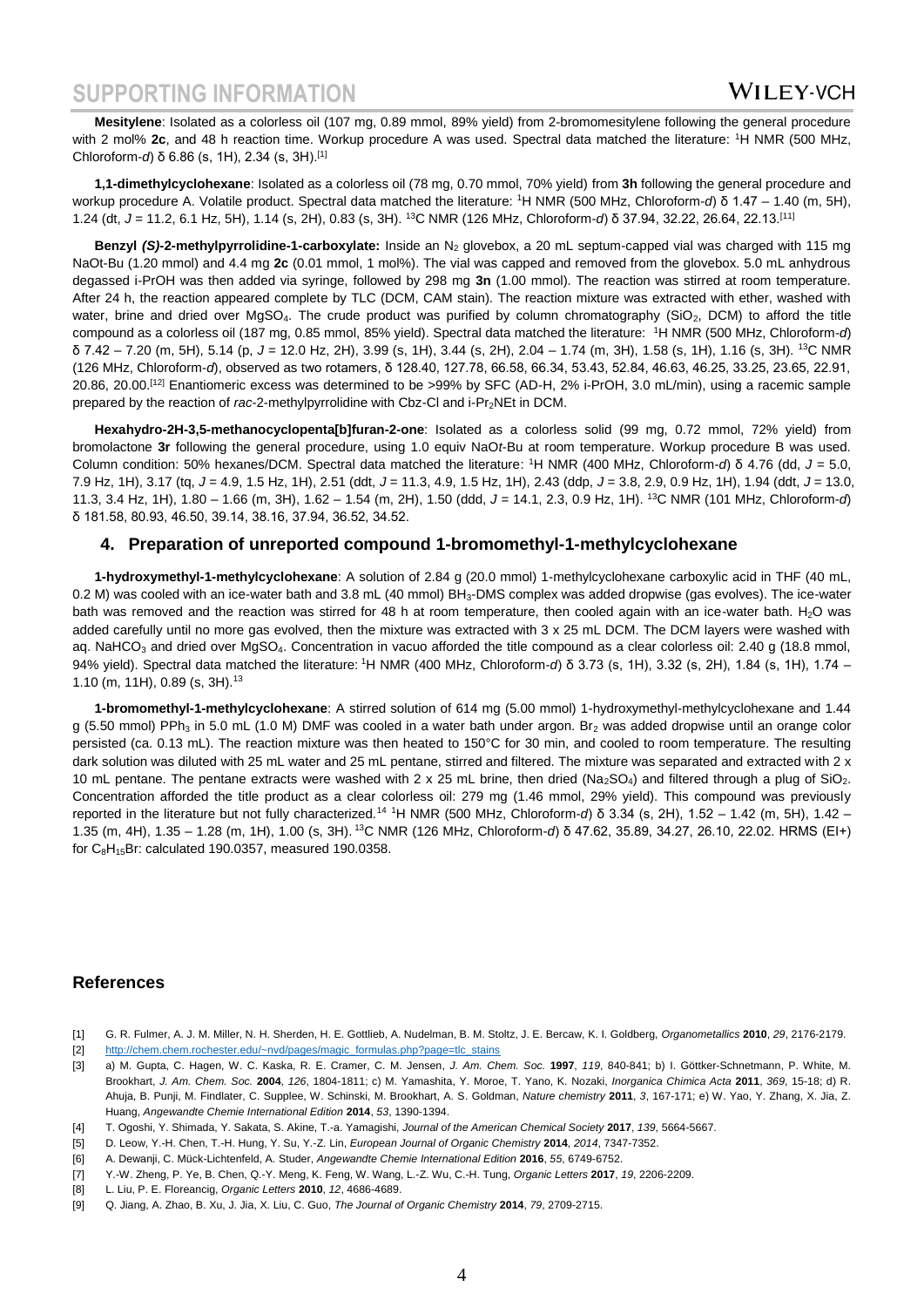[10] K. A. Giffin, I. Korobkov, R. T. Baker, *Dalton Transactions* **2015**, *44*, 19587-19596.

- [11] R. J. Abraham, M. A. Warne, L. Griffiths, *Journal of the Chemical Society, Perkin Transactions 2* 1997, 31-40.
- [12] W. H. Nijhuis, W. Verboom, A. Abu El-Fadl, G. J. Van Hummel, D. N. Reinhoudt, *The Journal of Organic Chemistry* **1989**, *54*, 209-216.
- [13] V. Shiner Jr, J. J. Tai, *Journal of the American Chemical Society* **1981**, *103*, 436-442.
- [14] W. Parker, R. A. Raphael, *Journal of the Chemical Society (Resumed)* **1955**, 1723-1727.

### **Author Contributions**

- M.C.H.: designed the project, carried out experiments, analysed the data, wrote the manuscript
- B.M.S.: designed the project, analysed the data, contributed to writing the manuscript
- R.H.G. designed the project, analysed the data, contributed to writing the manuscript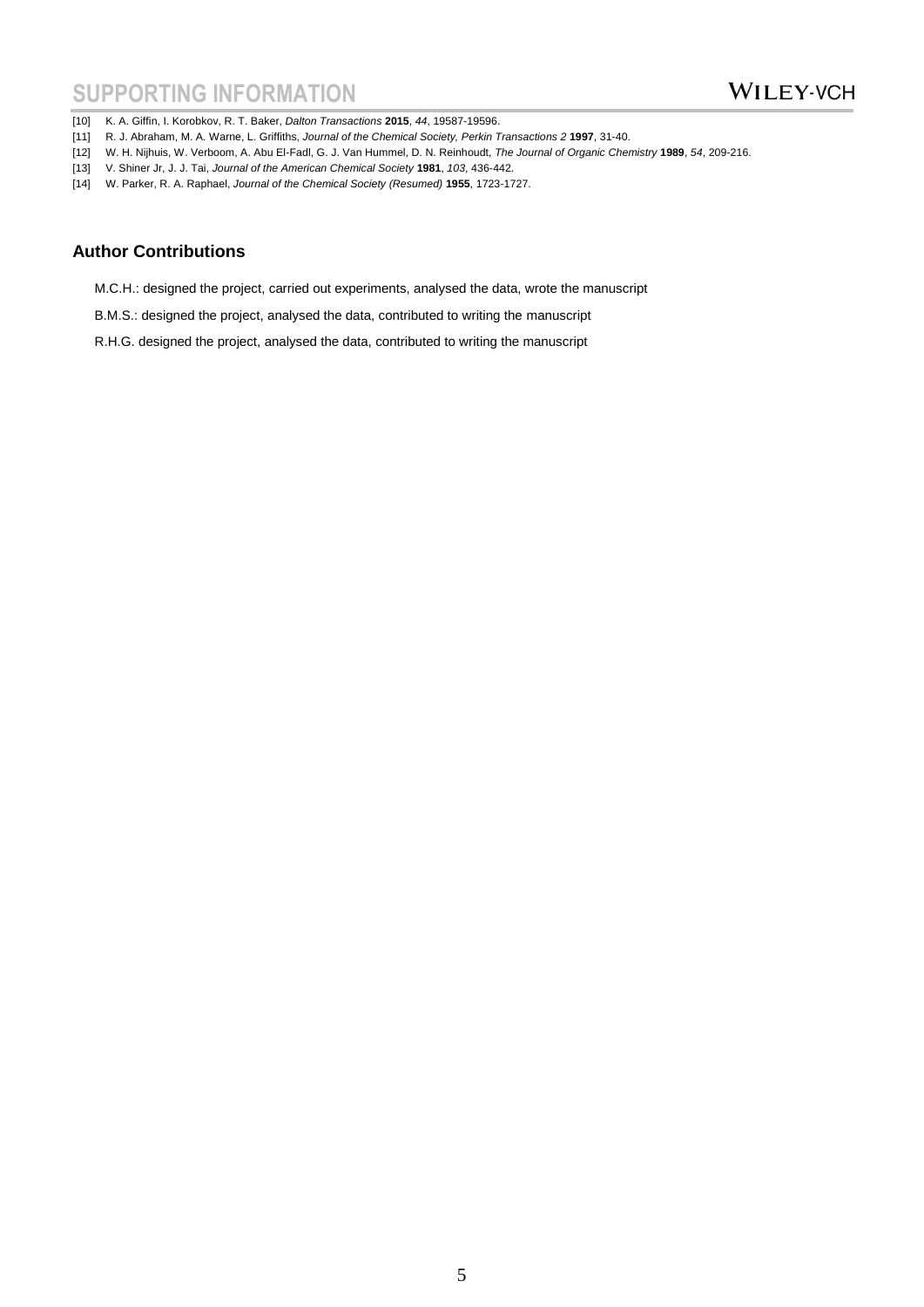# SUPPORTING INFORMATION **WILEY-VCH**

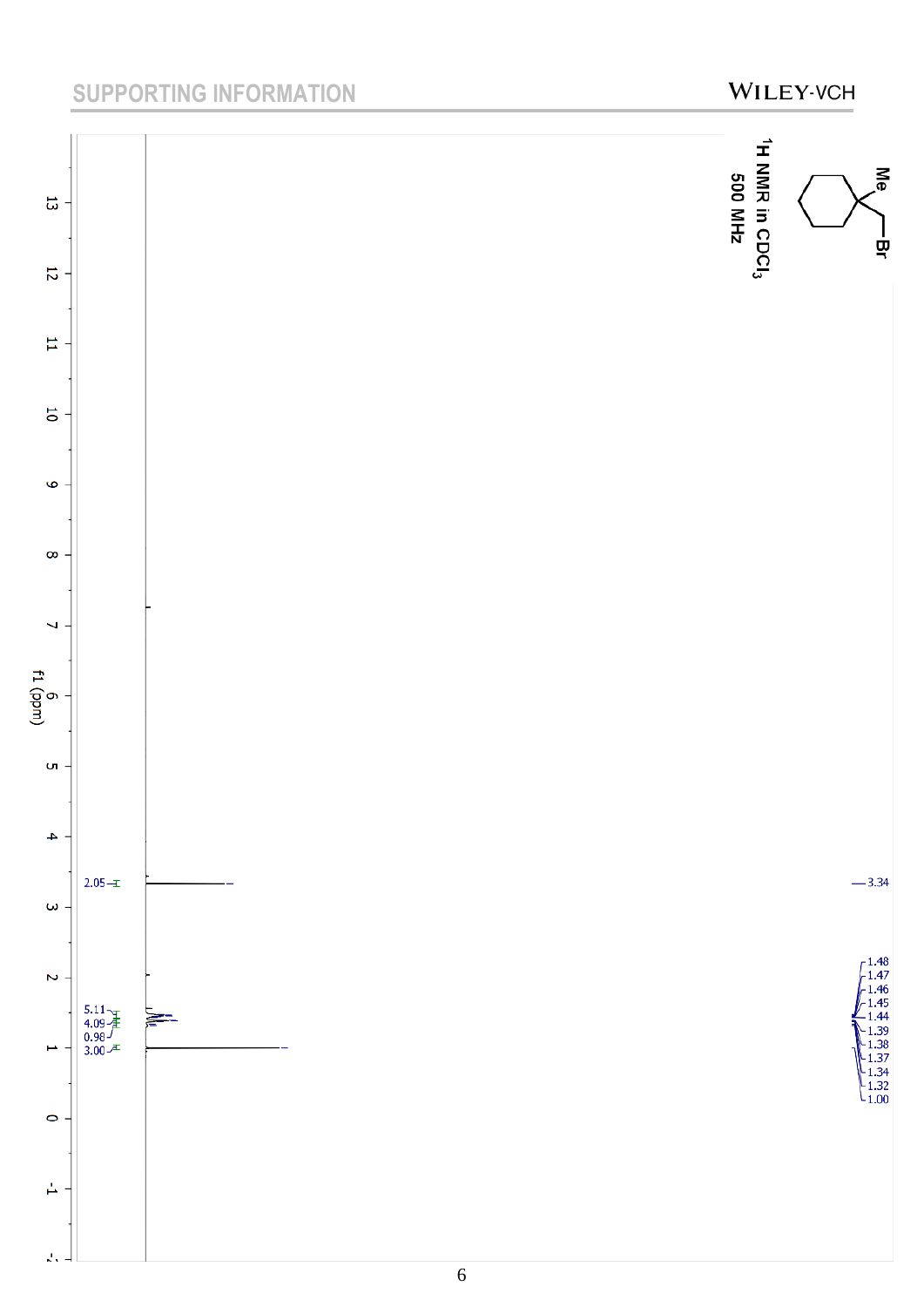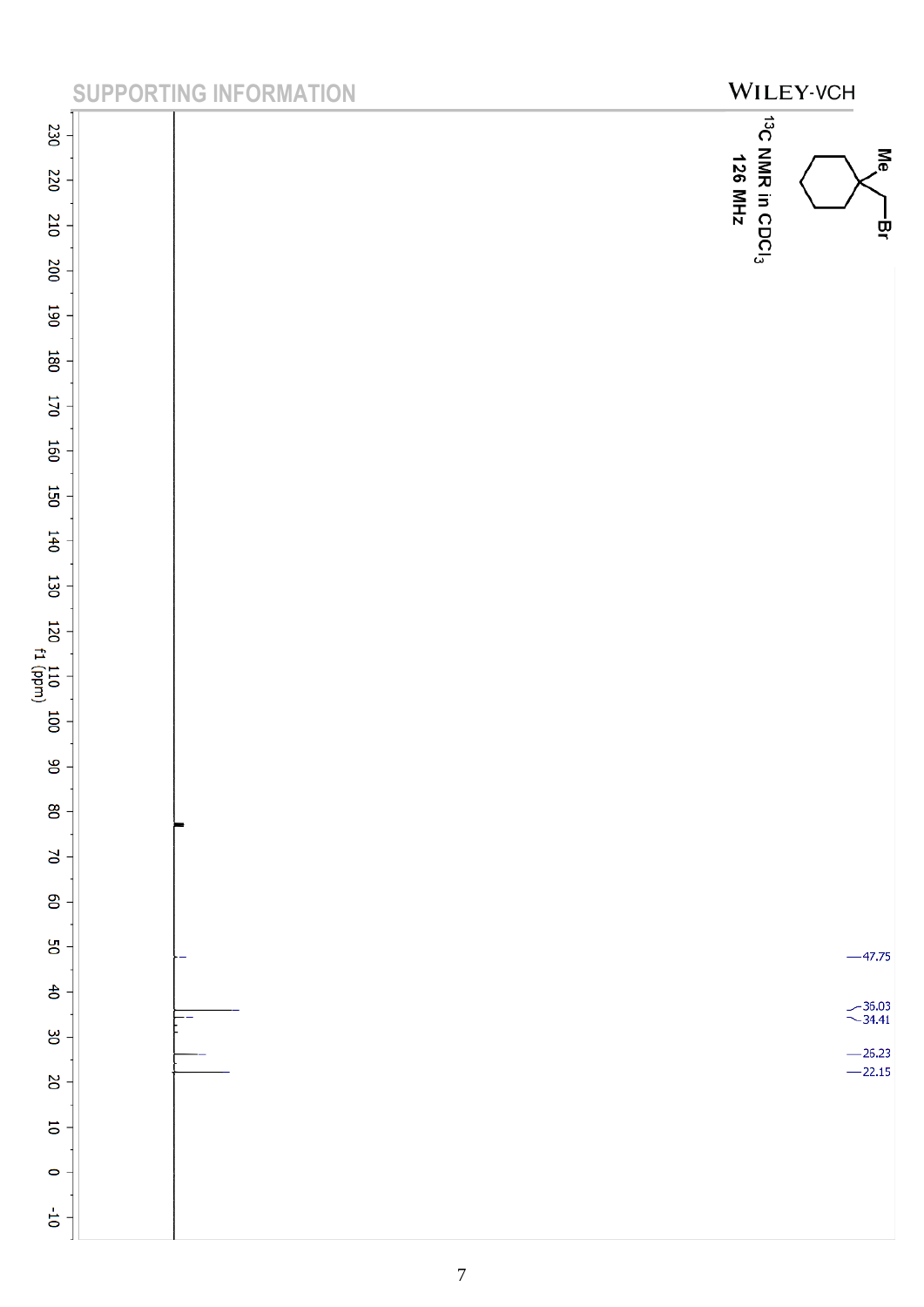# SUPPORTING INFORMATION **WILEY-VCH**

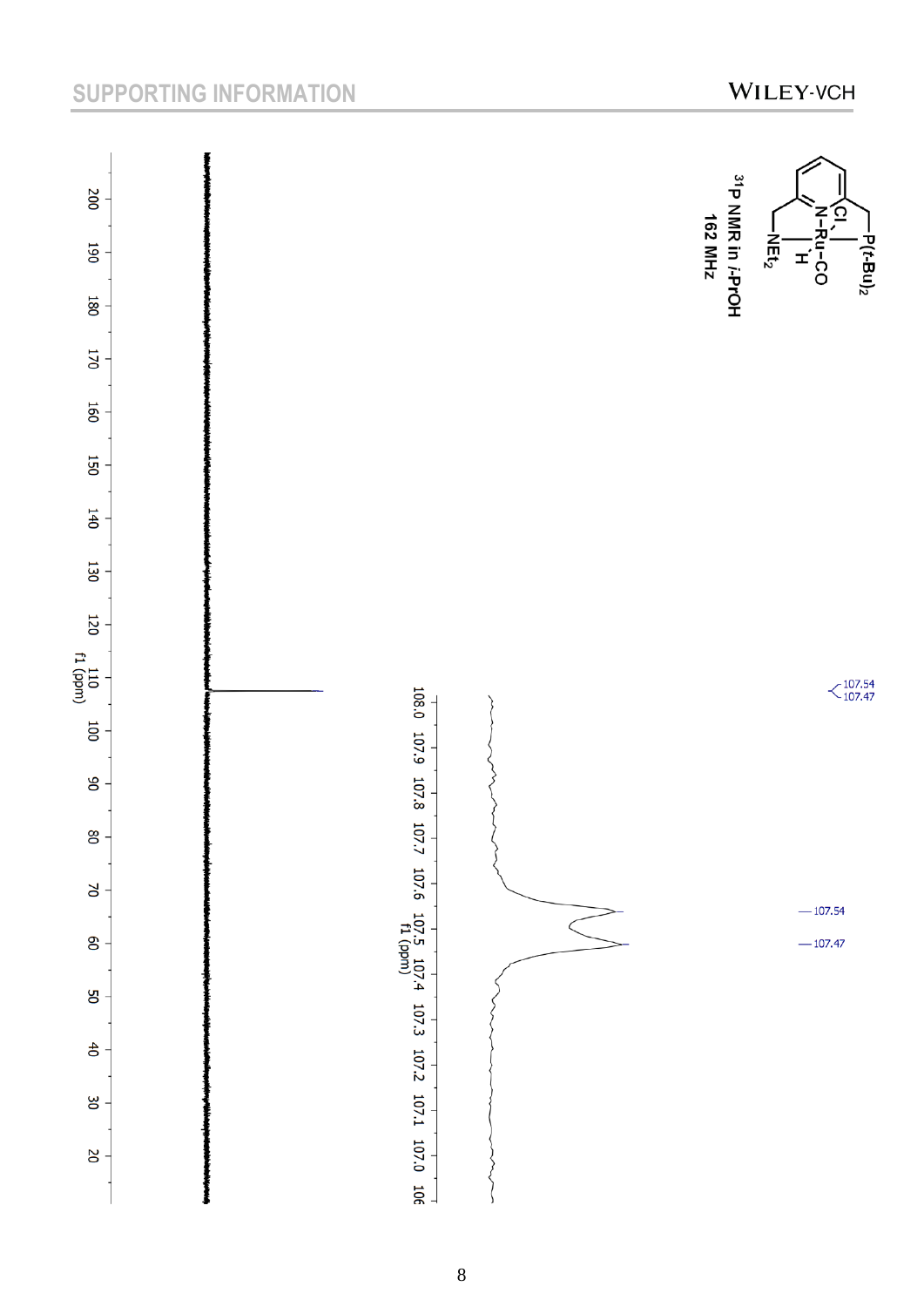# SUPPORTING INFORMATION **WILEY-VCH**